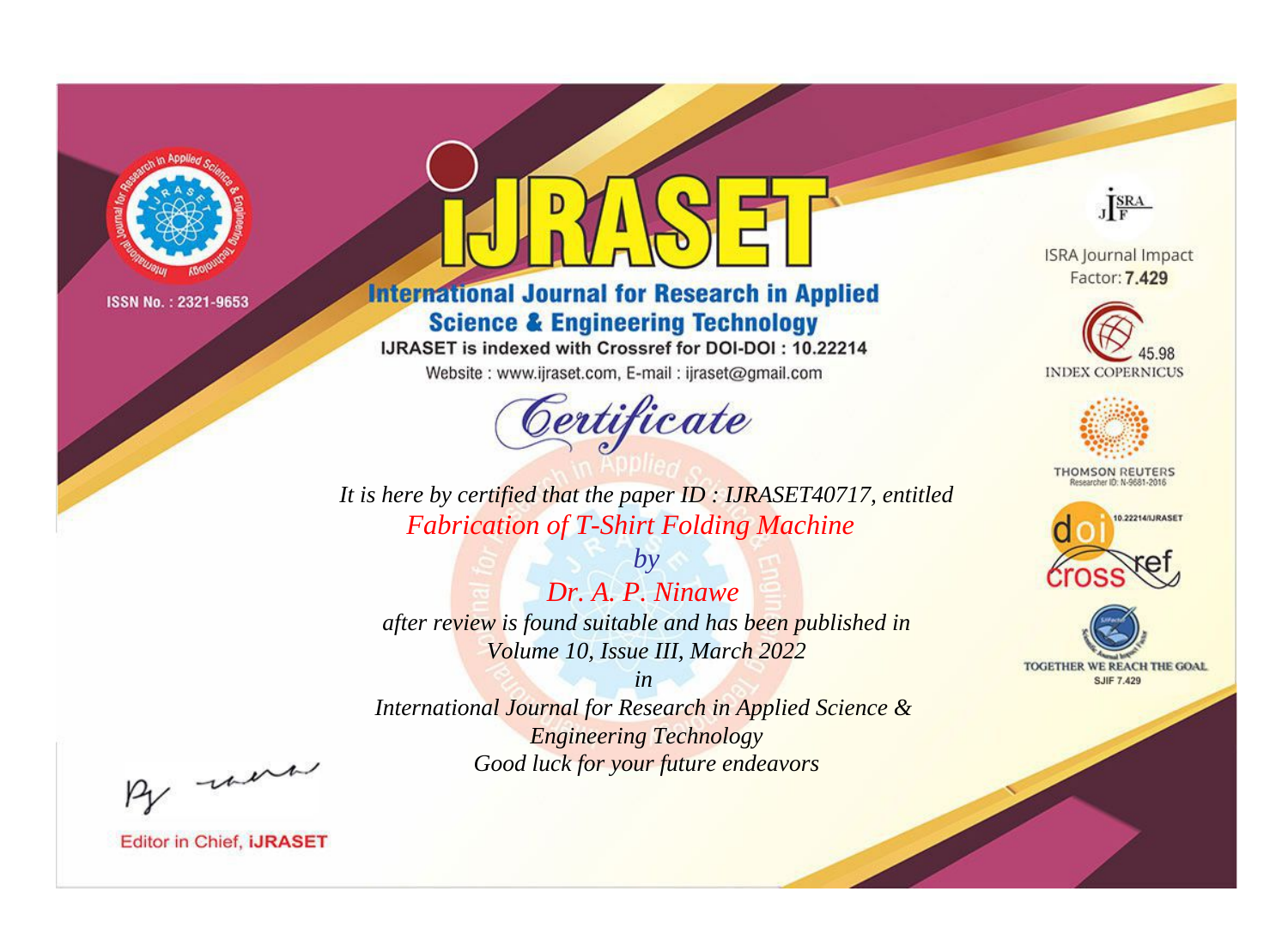

# **International Journal for Research in Applied Science & Engineering Technology**

IJRASET is indexed with Crossref for DOI-DOI: 10.22214

Website: www.ijraset.com, E-mail: ijraset@gmail.com



JERA

**ISRA Journal Impact** Factor: 7.429





**THOMSON REUTERS** 



TOGETHER WE REACH THE GOAL **SJIF 7.429** 

It is here by certified that the paper ID: IJRASET40717, entitled **Fabrication of T-Shirt Folding Machine** 

**Vikesh Borkar** after review is found suitable and has been published in Volume 10, Issue III, March 2022

 $b\nu$ 

 $in$ International Journal for Research in Applied Science & **Engineering Technology** Good luck for your future endeavors

By morn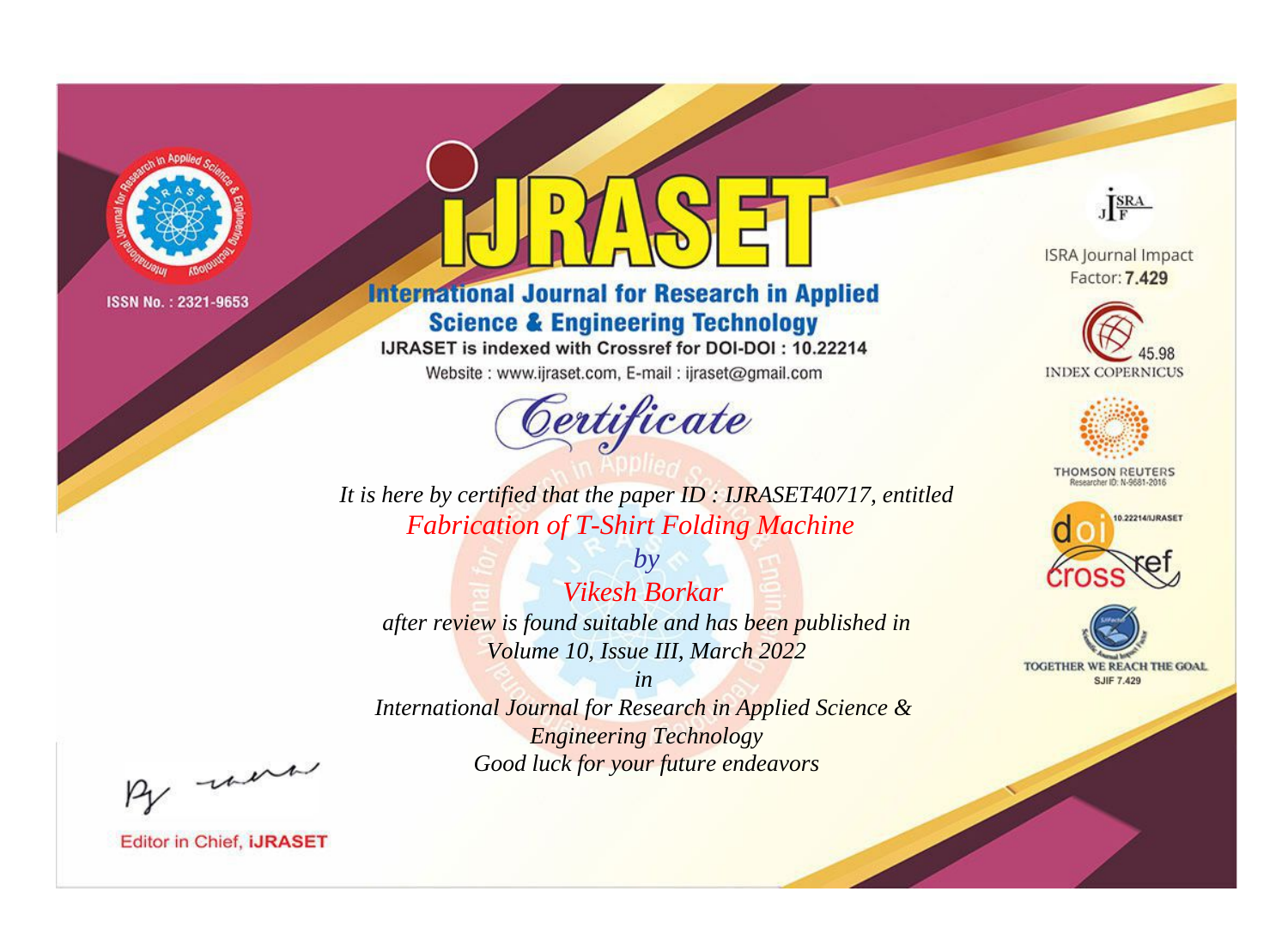

# **International Journal for Research in Applied Science & Engineering Technology**

IJRASET is indexed with Crossref for DOI-DOI: 10.22214

Website: www.ijraset.com, E-mail: ijraset@gmail.com



JERA

**ISRA Journal Impact** Factor: 7.429





**THOMSON REUTERS** 



TOGETHER WE REACH THE GOAL **SJIF 7.429** 

It is here by certified that the paper ID: IJRASET40717, entitled **Fabrication of T-Shirt Folding Machine** 

**Ganesh Nand** after review is found suitable and has been published in Volume 10, Issue III, March 2022

 $by$ 

 $in$ International Journal for Research in Applied Science & **Engineering Technology** Good luck for your future endeavors

By morn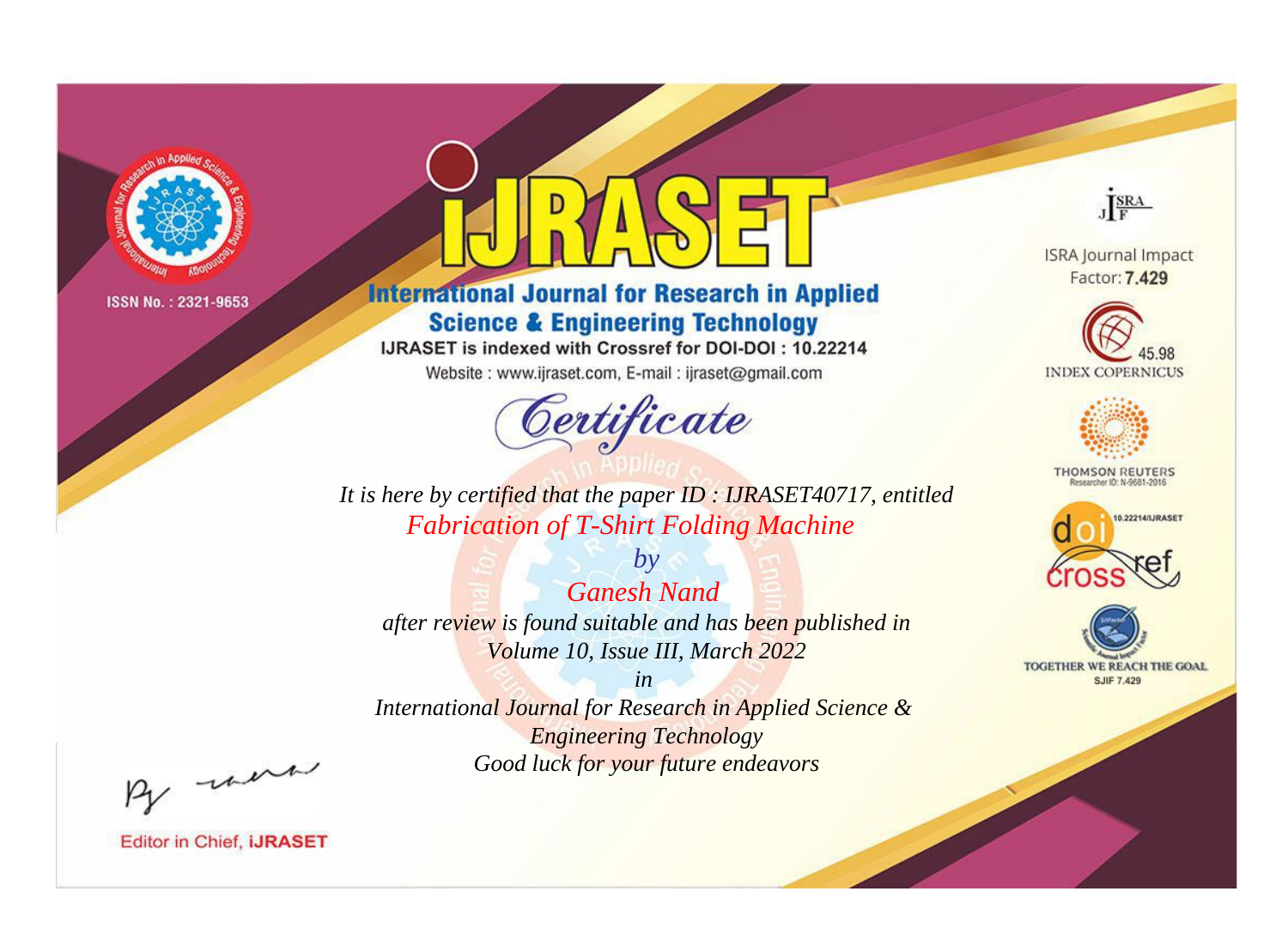

# **International Journal for Research in Applied Science & Engineering Technology**

IJRASET is indexed with Crossref for DOI-DOI: 10.22214

Website: www.ijraset.com, E-mail: ijraset@gmail.com



JERA

**ISRA Journal Impact** Factor: 7.429





**THOMSON REUTERS** 



TOGETHER WE REACH THE GOAL **SJIF 7.429** 

*It is here by certified that the paper ID : IJRASET40717, entitled Fabrication of T-Shirt Folding Machine*

*Mrunal Manapure after review is found suitable and has been published in Volume 10, Issue III, March 2022*

*by*

*in* 

*International Journal for Research in Applied Science & Engineering Technology Good luck for your future endeavors*

By morn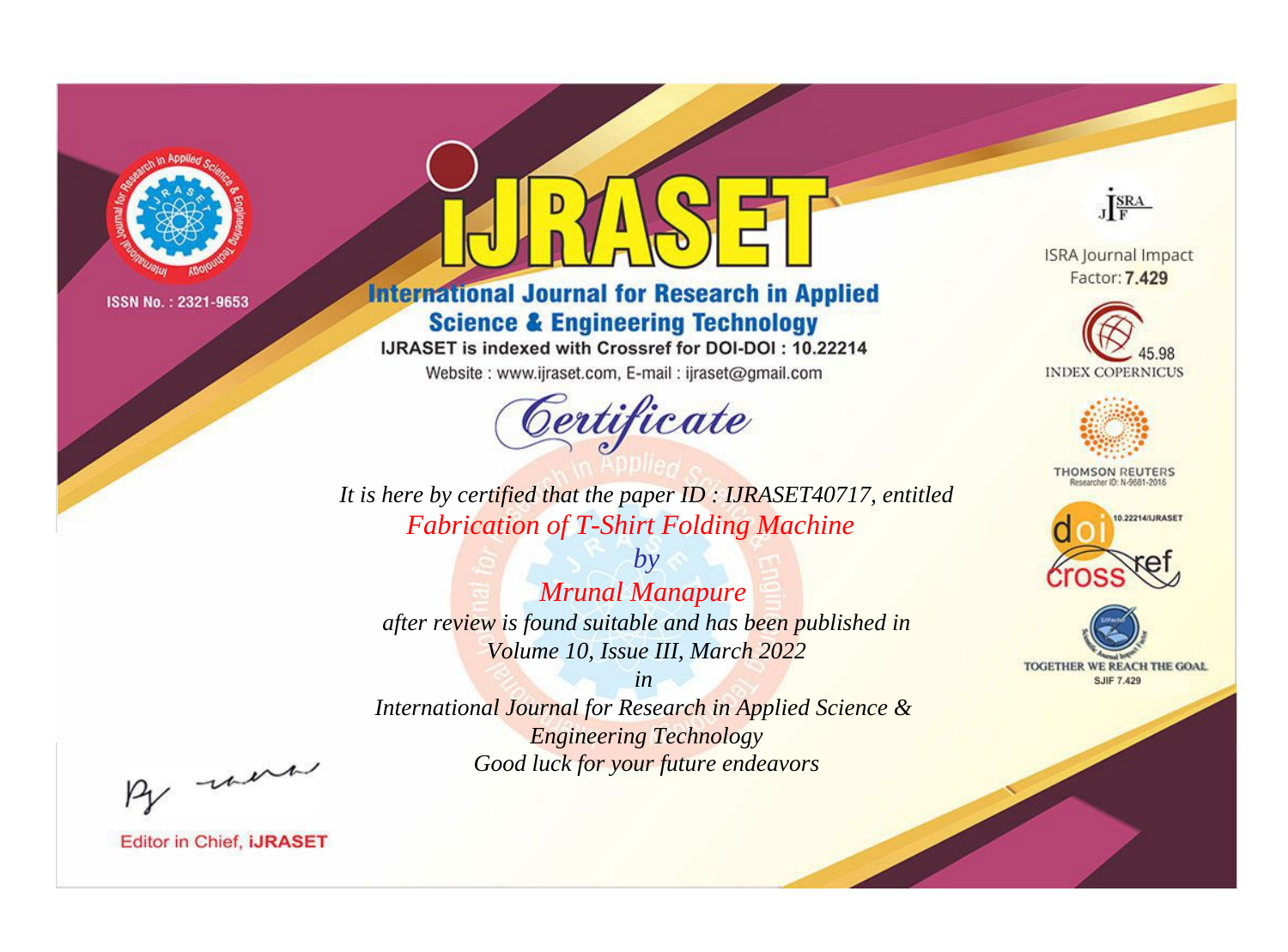

# **International Journal for Research in Applied Science & Engineering Technology**

IJRASET is indexed with Crossref for DOI-DOI: 10.22214

Website: www.ijraset.com, E-mail: ijraset@gmail.com



JERA

**ISRA Journal Impact** Factor: 7.429





**THOMSON REUTERS** 



TOGETHER WE REACH THE GOAL **SJIF 7.429** 

*It is here by certified that the paper ID : IJRASET40717, entitled Fabrication of T-Shirt Folding Machine*

*Devid Dahiwale after review is found suitable and has been published in Volume 10, Issue III, March 2022*

*by*

*in* 

*International Journal for Research in Applied Science & Engineering Technology Good luck for your future endeavors*

By morn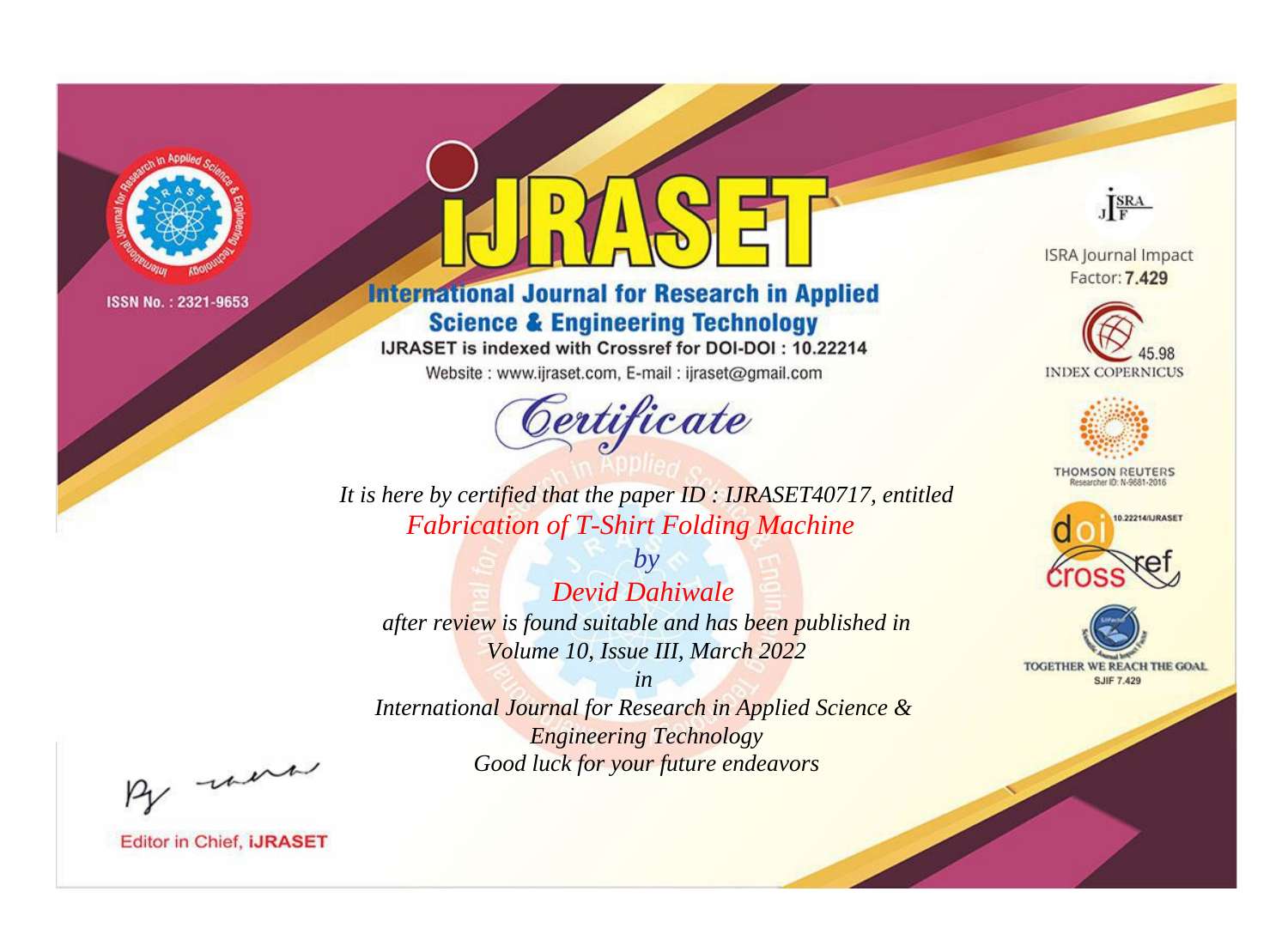

# **International Journal for Research in Applied Science & Engineering Technology**

IJRASET is indexed with Crossref for DOI-DOI: 10.22214

Website: www.ijraset.com, E-mail: ijraset@gmail.com



JERA

**ISRA Journal Impact** Factor: 7.429





**THOMSON REUTERS** 



TOGETHER WE REACH THE GOAL **SJIF 7.429** 

*It is here by certified that the paper ID : IJRASET40717, entitled Fabrication of T-Shirt Folding Machine*

*Pratik Koche after review is found suitable and has been published in Volume 10, Issue III, March 2022*

*by*

*in* 

*International Journal for Research in Applied Science & Engineering Technology Good luck for your future endeavors*

By morn